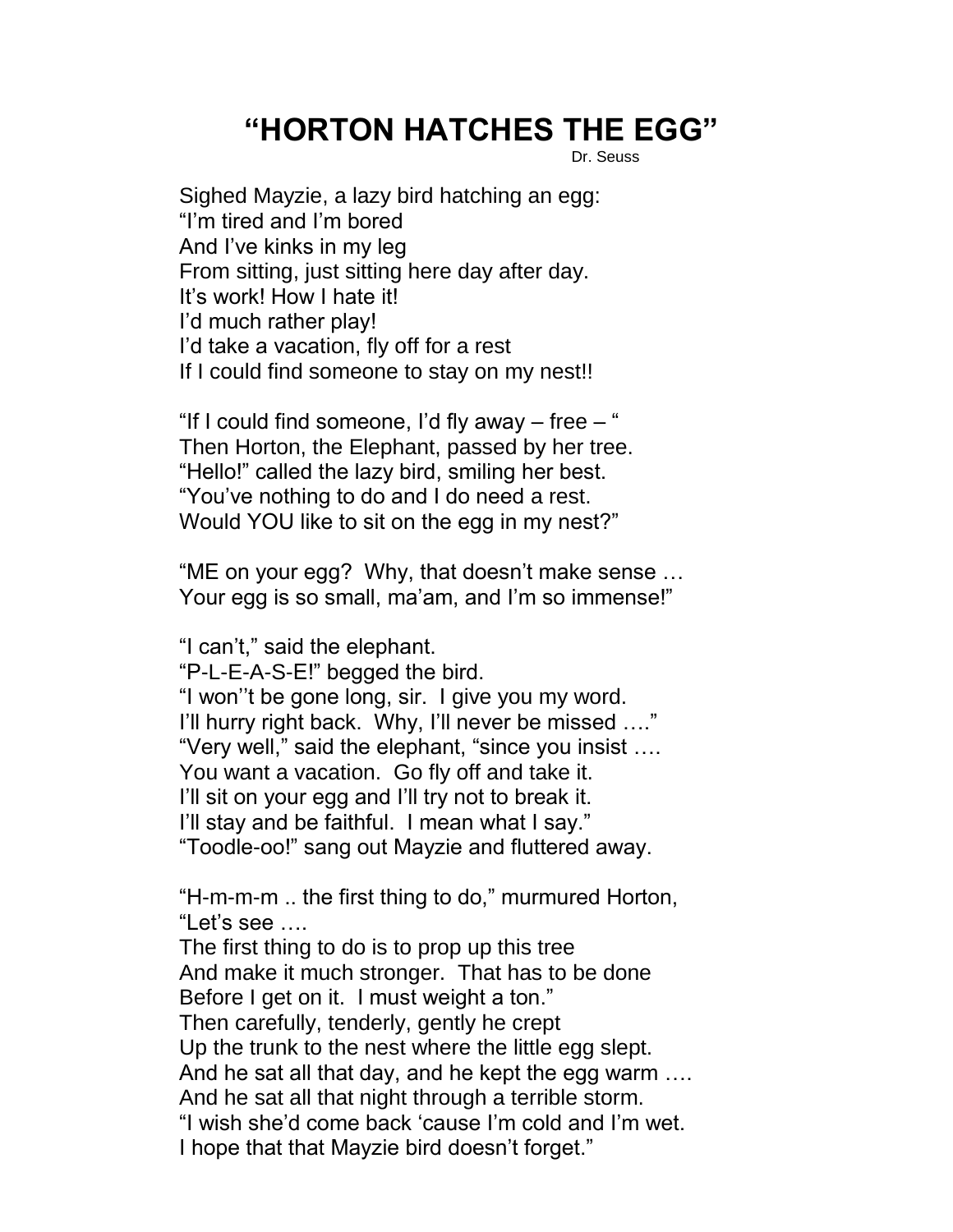But Mayzie, by this time, was far beyond reach, Enjoying the sunshine way off in Palm Beach, And having such fun, such a wonderful rest, Decided she'd NEVER go back to her nest!

So Horton kept sitting there, day after day. And soon it was Autumn. The leaves blew away. And then came the Winter … the snow and the sleet! And icicles hung From his trunk and his feet. But Horton kept sitting, and said with a sneeze, "I'll stay on this egg and I won't let it freeze."

So poor Horton sat there the whole winter through … And then came the springtime with troubles anew! His friends gathered round and they shouted with glee. "Look! Horton the Elephant's up in a tree!" They taunted. They teased him. They yelled, "How absurd!" "Old Horton the Elephant thinks he's a bird!"

They laughed and they laughed. Then they all ran away. And Horton was lonely. He wanted to play. But he sat on the egg and boldly would say, "No matter WHAT happens, this egg must be tended!" Yet poor Horton's troubles were far, far from ended. For, while Horton sat there so faithful, so kind, Three hunters came sneaking up softly behind! "Look!" they all shouted, "Can such a thing be? An elephant sitting on top of a tree…." Let's take him alive. Why, he's terribly funny! We'll sell him to America, to a circus for money!"

And the first thing he knew, they had built a big wagon With ropes on the front for the pullers to drag on. They dug up his tree and they put it inside, With Horton so sad that he practically cried. "We're off!" the men shouted. And off they all went With Horton unhappy, one hundred per cent.

After bobbing around for two weeks like a cork, They landed at last in the town of New York.